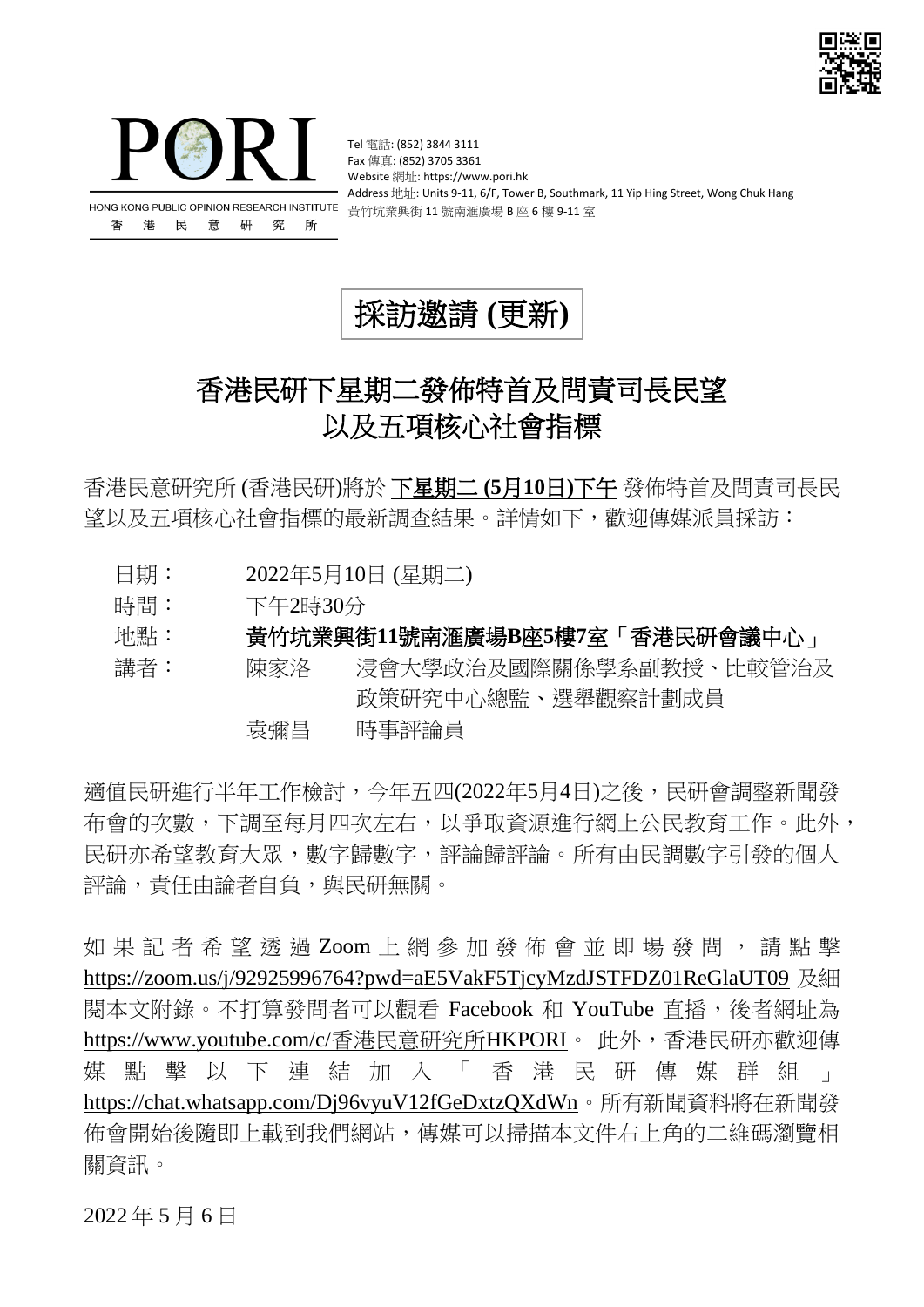



Tel 電話: (852) 3844 3111 Fax 傳真: (852) 3705 3361 Website 網址: https://www.pori.hk Address 地址: Units 9-11, 6/F, Tower B, Southmark, 11 Yip Hing Street, Wong Chuk Hang

附錄

## 香港民研網上活動須知 (更新於 **2022** 年 **5** 月 **1** 日)

- 1. 請於網上活動開始前點擊以下網站以進入 Zoom 會議室,逾時不候: <https://zoom.us/j/92925996764?pwd=aE5VakF5TjcyMzdJSTFDZ01ReGlaUT09> 會議 ID:929 2599 6764; 密碼: 199935; 或通過掃描右面的 OR 碼進入 Zoom 會議室
- 2. 進入會議室前請根據你所屬機構命名你的帳戶,否則 有機會被拒絕加入會議。



- 3. 請耐心等待 Zoom 會議室主持人將你加入會議室。
- 4. 問答環節時,我們建議你把問題先以文字透過 Zoom Chat Room 提交給會 議室主持人;如果出現技術問題,你的問題可能會由台上主持人讀出。
- 5. Zoom 會議室主持人會在即將輪到你提問時向你發出提示。
- 6. 在收到主持人的提示後,請解除靜音提出問題;如果出現技術問題,台上 主持人會讀出你的問題。
- 7. 如果發言包括粗言穢語或人身攻擊,會議室主持人或台上主持人均可能立 刻中斷你的發言。
- 8. 由於時間關係,會議未必能夠處理所有問題。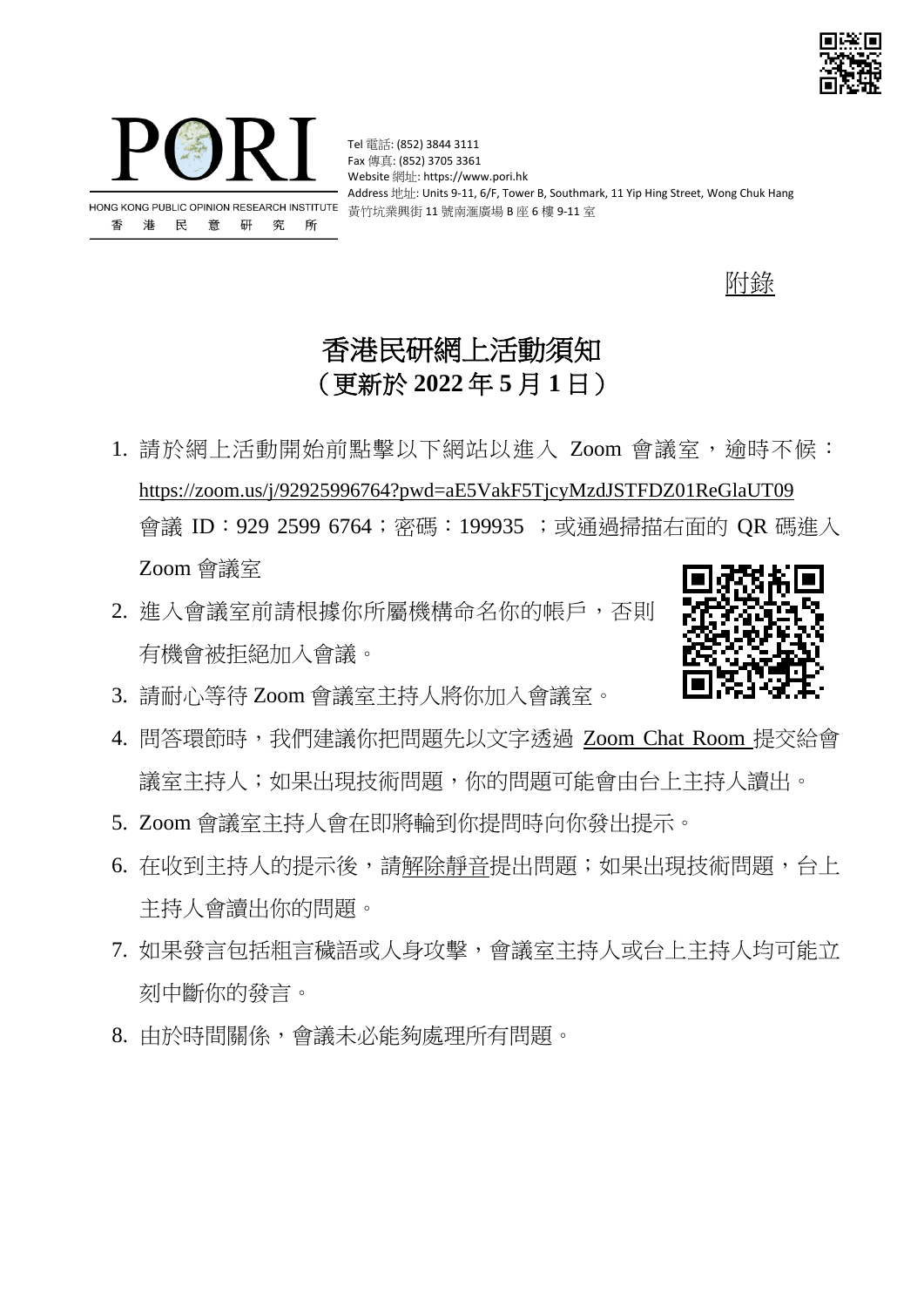



Tel 電話: (852) 3844 3111 Fax 傳真: (852) 3705 3361 Website 網址: https://www.pori.hk Address 地址: Units 9-11, 6/F, Tower B, Southmark, 11 Yip Hing Street, Wong Chuk Hang 黃竹坑業興街 11 號南滙廣場 B 座 6 樓 9-11 室

# **Press Invitation (Update)**

#### **HKPORI will release the popularities of CE and Secretaries of Departments along with the five core social indicators next Tuesday**

The Hong Kong Public Opinion Research Institute (HKPORI) will hold a press conference **next Tuesday (May 10) afternoon** to release the latest popularities of CE and Secretaries of Departments along with the five core social indicators. The media is invited to send representatives to attend the press conference, details as follows:

| Date:     | May 10, 2022 (Tuesday)                                       |                                               |
|-----------|--------------------------------------------------------------|-----------------------------------------------|
| Time:     | $2:30 \text{ pm}$                                            |                                               |
| Venue:    | "HKPORI Conference Center", Unit 7, 5/F, Tower B, Southmark, |                                               |
|           | 11 Yip Hing Street, Wong Chuk Hang                           |                                               |
| Speakers: | Kenneth Chan                                                 | Associate Professor, Department of Government |
|           |                                                              | & International Studies, HKBU; Director,      |
|           |                                                              | Comparative Governance & Policy Research      |
|           |                                                              | Centre                                        |
|           | Derek Yuen                                                   | <b>Current Affairs Commentator</b>            |

Incidental to PORI's ongoing half-yearly review, after May Fourth (May 4, 2022) this year, PORI will reduce the frequency of our press conferences to about four times a month, in order to spare more resources for our online civic education work. Besides, PORI would also like to stress the separation of comments from figures, so that the responsibility of all personal comments arising from our scientific research lies entirely on the commentators concerned, not HKPORI.

Reporters who would like to attend online and also ask questions please use Zoom by clicking on [https://zoom.us/j/92925996764?pwd=aE5VakF5TjcyMzdJSTFDZ01ReGla UT09](https://zoom.us/j/92925996764?pwd=aE5VakF5TjcyMzdJSTFDZ01ReGla%20UT09) after reading the appendix of this document. Those who want to watch the press conference without asking questions please watch Facebook live or YouTube live at https://www.youtube.com/c/香港民意研究所 HKPORI. Reporters are also welcomed to click the following link to join the "HKPORI Media Group" [https://chat.whatsapp.com/K9sOfnqF3DIJFzf5jbUA93.](https://chat.whatsapp.com/K9sOfnqF3DIJFzf5jbUA93) All press materials will be uploaded onto our website soon after the press conference starts. Please scan the QR code at the top right corner of this document to access the information.

May 6, 2022